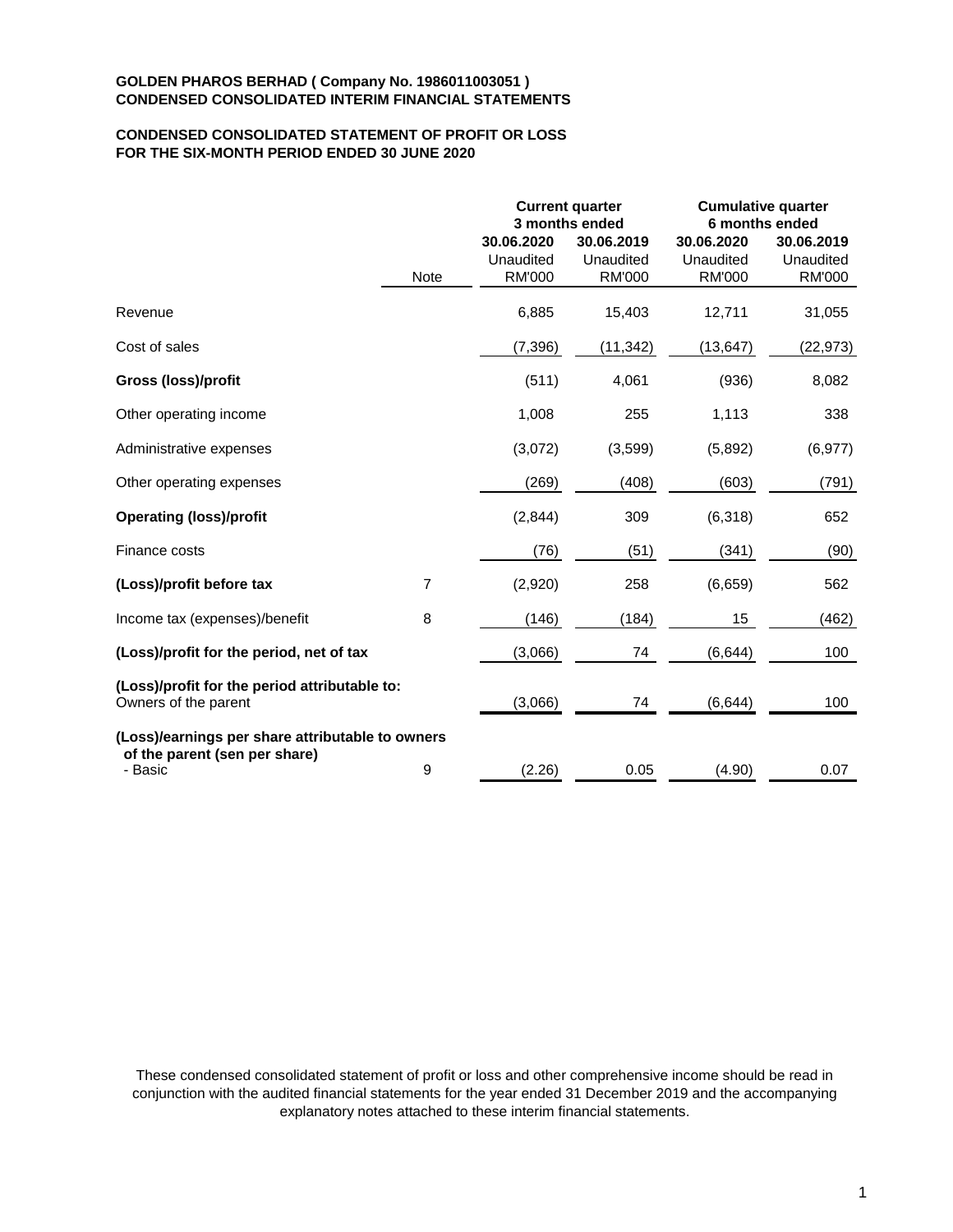# **CONDENSED CONSOLIDATED STATEMENT OF PROFIT OR LOSS AND OTHER COMPREHENSIVE INCOME FOR THE SIX-MONTH PERIOD ENDED 30 JUNE 2020 (CONTINUED)**

| <b>Current quarter</b><br>3 months ended |                                          | <b>Cumulative quarter</b><br>6 months ended |                                   |
|------------------------------------------|------------------------------------------|---------------------------------------------|-----------------------------------|
| 30.06.2020<br>Unaudited<br>RM'000        | 30.06.2019<br>Unaudited<br><b>RM'000</b> | 30.06.2020<br>Unaudited<br><b>RM'000</b>    | 30.06.2019<br>Unaudited<br>RM'000 |
| (3,066)                                  | 74                                       | (6, 644)                                    | 100                               |
|                                          |                                          |                                             |                                   |
|                                          |                                          |                                             |                                   |
| 168                                      | 94                                       | (727)                                       | 152                               |
| 168                                      | 94                                       | (727)                                       | 152                               |
| (2,898)                                  | 168                                      | (7, 371)                                    | 252                               |
|                                          |                                          |                                             | 252                               |
|                                          | (2,898)                                  | 168                                         | (7, 371)                          |

These condensed consolidated statement of profit or loss and other comprehensive income should be read in conjunction with the audited financial statements for the year ended 31 December 2019 and the accompanying explanatory notes attached to these interim financial statements.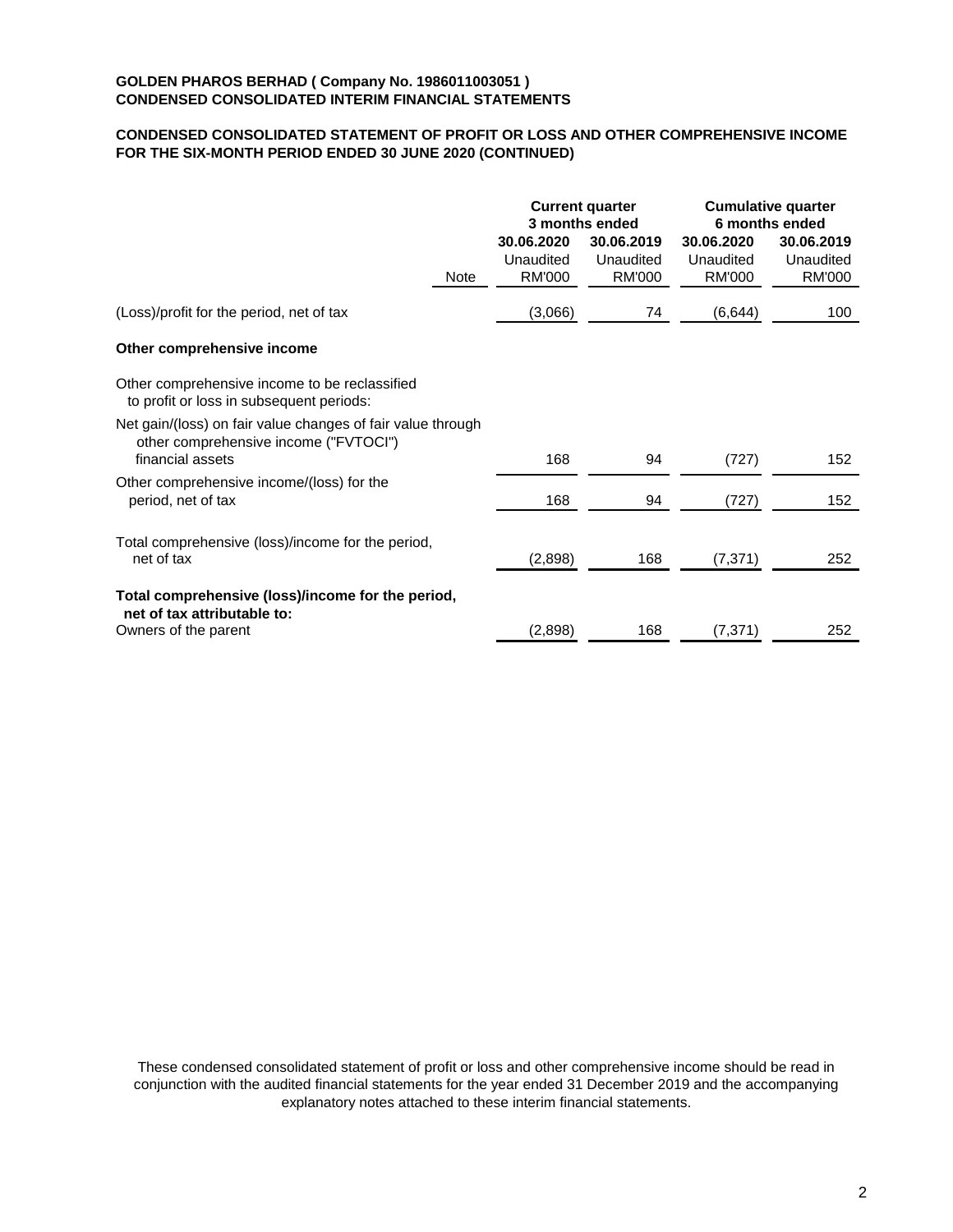## **CONDENSED CONSOLIDATED STATEMENT OF FINANCIAL POSITION AS AT 30 JUNE 2020**

|                                      |             | 30.06.2020    | 31.12.2019    |
|--------------------------------------|-------------|---------------|---------------|
|                                      |             | Unaudited     | Audited       |
|                                      | <b>Note</b> | <b>RM'000</b> | <b>RM'000</b> |
| <b>Assets</b>                        |             |               |               |
| <b>Non-current assets</b>            |             |               |               |
| Property, plant and equipment        | 10          | 14,199        | 14,984        |
| Right-of-use assets                  |             | 26,324        | 26,712        |
| Investment properties                |             | 18,288        | 18,540        |
| Intangible assets                    |             | 2,641         | 2,405         |
| Goodwill                             | 11          |               |               |
| Investment in associates             |             | 3,514         | 3,514         |
| Deferred tax assets                  |             | 2,024         | 1,878         |
| Investment securities                | 12          | 1,485         | 2,211         |
|                                      |             | 68,475        | 70,244        |
|                                      |             |               |               |
| <b>Current assets</b><br>Inventories |             | 7,843         | 6,298         |
| Trade and other receivables          |             | 15,307        | 13,323        |
| Tax recoverable                      |             | 1,915         | 1,590         |
| Cash and bank balances               | 13          | 14,545        | 22,242        |
|                                      |             | 39,610        | 43,453        |
| <b>Total assets</b>                  |             | 108,085       | 113,697       |
|                                      |             |               |               |
| <b>Equity and liabilities</b>        |             |               |               |
| <b>Equity</b>                        |             |               |               |
| Share capital                        | 14          | 68,447        | 68,447        |
| Retained earnings                    |             | 8,292         | 14,936        |
| Other reserves                       |             | (21, 121)     | (20, 487)     |
| <b>Total equity</b>                  |             | 55,618        | 62,896        |
| <b>Non-current liabilities</b>       |             |               |               |
| Retirement benefit obligations       |             | 7,472         | 7,332         |
| <b>Borrowings</b>                    | 15          | 9,787         | 9,686         |
| Lease liabilities                    |             | 13            | 27            |
|                                      |             | 17,272        | 17,045        |
|                                      |             |               |               |
| <b>Current liabilities</b>           |             |               |               |
| Retirement benefit obligations       |             | 262           | 580           |
| Borrowings                           | 15          | 3,968         | 2,823         |
| Lease liabilities                    |             | 25            | 25            |
| Trade and other payables             |             | 30,940        | 30,328        |
|                                      |             | 35,195        | 33,756        |
| <b>Total liabilities</b>             |             | 52,467        | 50,801        |
| <b>Total equity and liabilities</b>  |             | 108,085       | 113,697       |
| Net assets per share attributable to |             |               |               |
| owners of the parent ("RM")          |             | 0.41          | 0.46          |

These condensed consolidated statement of financial position should be read in conjunction with the audited financial statements for the year ended 31 December 2019 and the accompanying explanatory notes attached to these interim financial statements.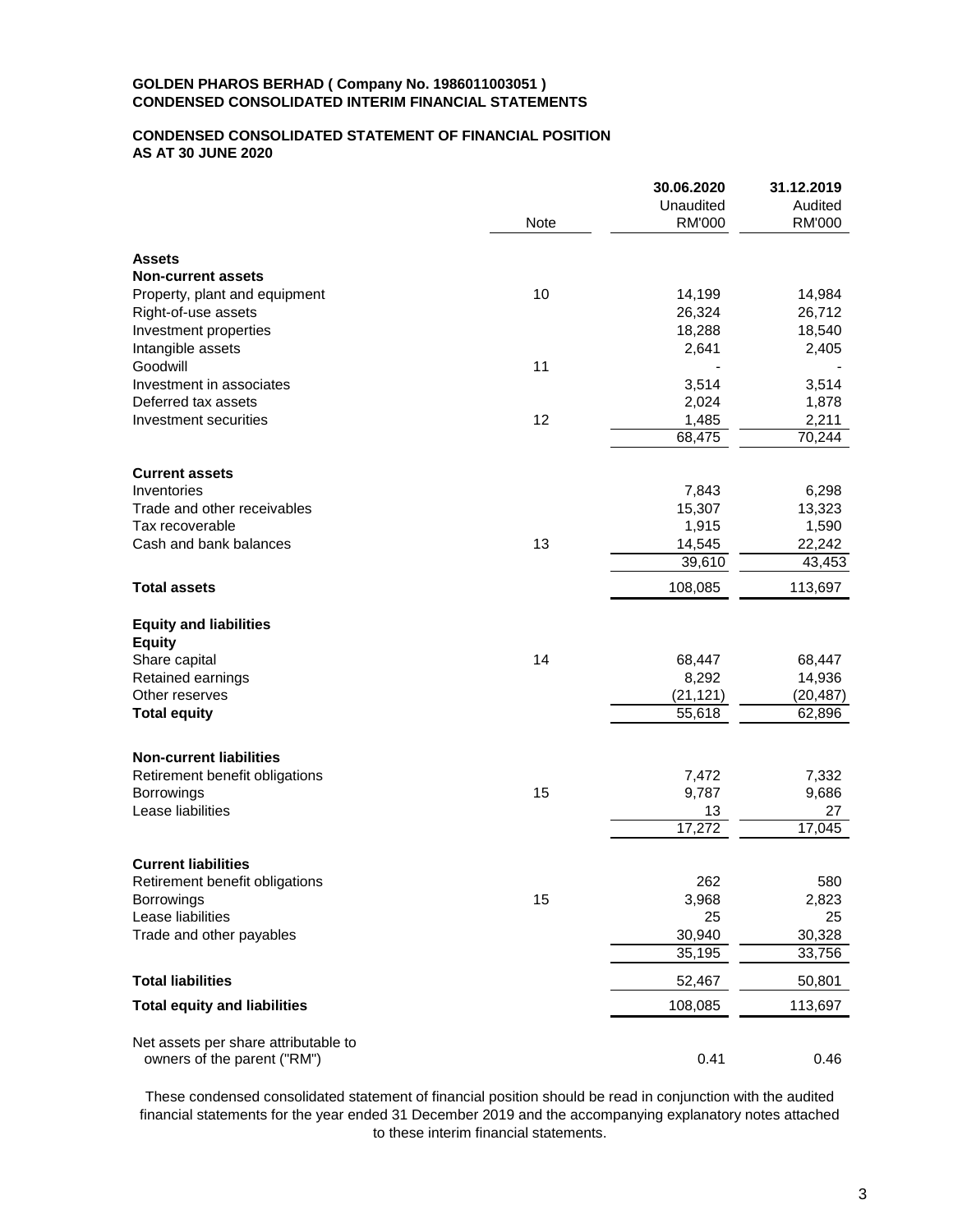#### **CONDENSED CONSOLIDATED STATEMENT OF CHANGES IN EQUITY FOR THE SIX-MONTH PERIOD ENDED 30 JUNE 2020**

|                                                                                 |                                   | Attributable to owners of the parent     |                                                       |                                              |                                               |                                                                  |                                                              |                                                         |
|---------------------------------------------------------------------------------|-----------------------------------|------------------------------------------|-------------------------------------------------------|----------------------------------------------|-----------------------------------------------|------------------------------------------------------------------|--------------------------------------------------------------|---------------------------------------------------------|
|                                                                                 |                                   |                                          | <b>Non-distributal Distributable</b>                  |                                              | Non-distributable                             |                                                                  |                                                              |                                                         |
|                                                                                 | Equity,<br>total<br><b>RM'000</b> | <b>Share</b><br>capital<br><b>RM'000</b> | <b>Total</b><br>retained<br>earnings<br><b>RM'000</b> | Other<br>reserves,<br>total<br><b>RM'000</b> | <b>Fair value</b><br>reserve<br><b>RM'000</b> | <b>Equity</b><br>contribution<br>from<br>owners<br><b>RM'000</b> | <b>Reserve</b><br>arising<br>from<br>merger<br><b>RM'000</b> | Employee<br>share<br>option<br>reserve<br><b>RM'000</b> |
| Opening balance at 1 January 2020                                               | 62,896                            | 68,447                                   | 14,936                                                | (20, 487)                                    | 714                                           | 1,262                                                            | (22, 718)                                                    | 255                                                     |
| Loss for the period<br>Other comprehensive loss                                 | (6,644)                           |                                          | (6,644)                                               |                                              |                                               |                                                                  |                                                              |                                                         |
| - Net loss on fair value changes of FVTOCI financial<br>assets                  | (727)                             |                                          |                                                       | (727)                                        | (727)                                         |                                                                  |                                                              |                                                         |
| Total comprehensive loss                                                        | (7, 371)                          | $\overline{\phantom{a}}$                 | (6, 644)                                              | (727)                                        | (727)                                         | $\overline{\phantom{a}}$                                         | $\overline{a}$                                               | $\overline{\phantom{a}}$                                |
| Transaction with owners<br>- Grant of equity-settled share options to employees | 93                                |                                          |                                                       | 93                                           |                                               |                                                                  |                                                              | 93                                                      |
| Closing balance at 30 June 2020                                                 | 55,618                            | 68,447                                   | 8,292                                                 | (21, 121)                                    | (13)                                          | 1,262                                                            | (22, 718)                                                    | 348                                                     |
| Opening balance at 1 January 2019                                               | 72,515                            | 68,192                                   | 25,879                                                | (21, 556)                                    | (134)                                         | 1,262                                                            | (22, 718)                                                    | 34                                                      |
| Profit for the period<br>Other comprehensive income                             | 100                               |                                          | 100                                                   |                                              |                                               |                                                                  |                                                              |                                                         |
| - Net gain on fair value changes of FVTOCI financial<br>assets                  | 152                               |                                          |                                                       | 152                                          | 152                                           |                                                                  |                                                              |                                                         |
| Total comprehensive income                                                      | 252                               | $\overline{\phantom{a}}$                 | 100                                                   | 152                                          | 152                                           | $\overline{\phantom{a}}$                                         | $\blacksquare$                                               |                                                         |
| Transaction with owners<br>- Grant of equity-settled share options to employees | 100                               |                                          |                                                       | 100                                          |                                               |                                                                  |                                                              | 100                                                     |
| Closing balance at 30 June 2019                                                 | 72,867                            | 68,192                                   | 25,979                                                | (21, 304)                                    | 18                                            | 1,262                                                            | (22, 718)                                                    | 134                                                     |

These condensed consolidated statement of changes in equity should be read in conjunction with the audited financial statements for the year ended 31 December 2019 and the accompanying explanatory notes attached to these interim financial statements.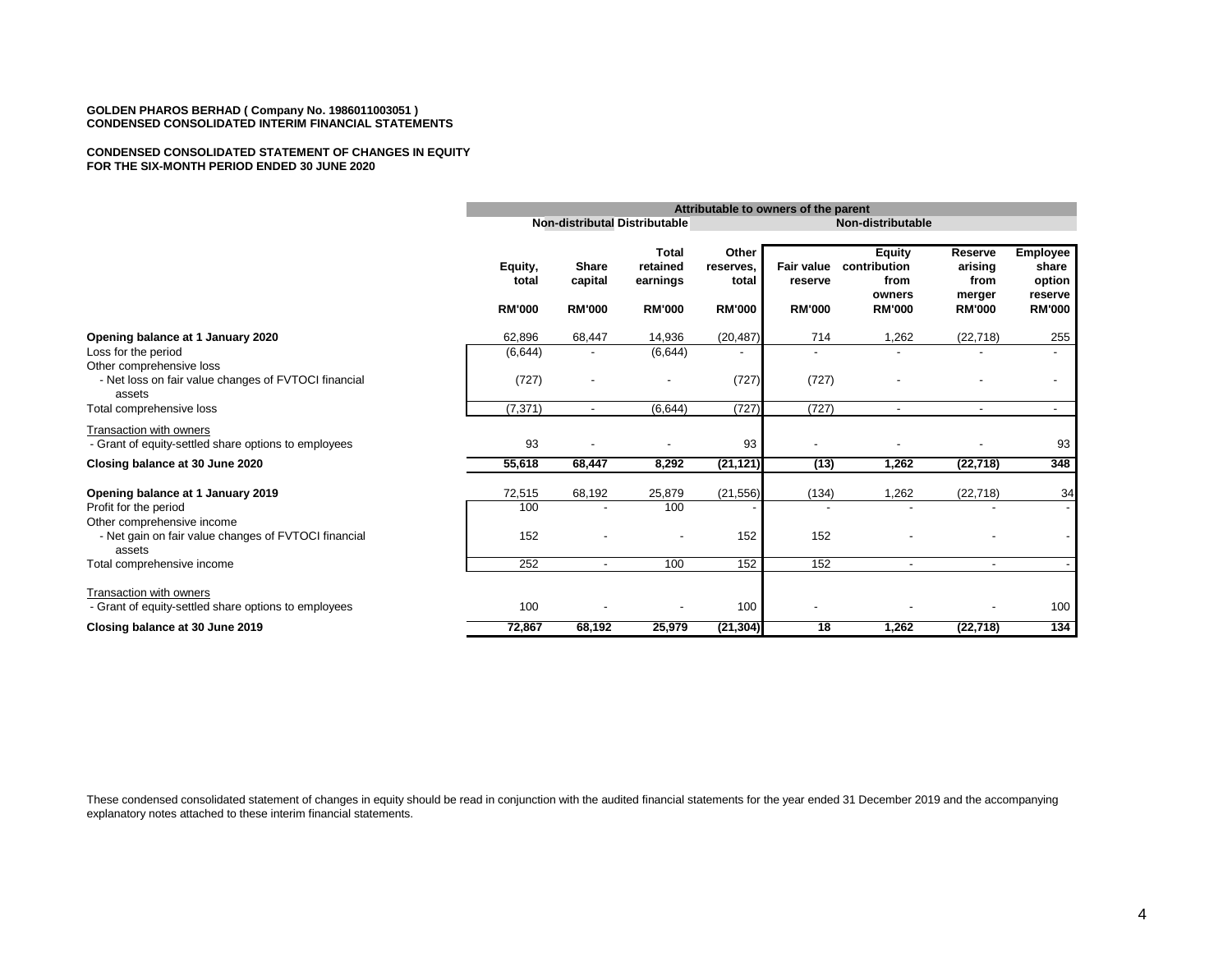#### **CONDENSED CONSOLIDATED STATEMENT OF CASH FLOWS FOR THE SIX-MONTH PERIOD ENDED 30 JUNE 2020**

|                                                                                              |                     | 6 months ended      |                     |
|----------------------------------------------------------------------------------------------|---------------------|---------------------|---------------------|
|                                                                                              |                     | 30.06.2020          | 30.06.2019          |
|                                                                                              | Note                | Unaudited<br>RM'000 | Unaudited<br>RM'000 |
| <b>Operating activities</b>                                                                  |                     |                     |                     |
| (Loss)/profit before tax                                                                     |                     | (6,659)             | 562                 |
| Adjustments for:                                                                             |                     |                     |                     |
| Interest income                                                                              | 7                   | (94)                | (201)               |
| Dividend income                                                                              | 7                   |                     | (35)                |
| Interest expenses                                                                            | 7                   | 341                 | 90                  |
| Gain on disposal of property, plant and equipment                                            | 7                   | (22)                | (1)                 |
| Depreciation of property, plant and equipment                                                | 7                   | 1,234               | 1,264               |
| Depreciation of investment properties                                                        | 7<br>$\overline{7}$ | 252                 | 252                 |
| Depreciation on right-of-use assets                                                          | 7                   | 388<br>1            | 388                 |
| Property, plant and equipment written off<br>Grant equity-settled share options to employees | 7                   | 93                  | 100                 |
| Amortisation on intangible assets                                                            | 7                   | 1,170               | 1,306               |
| Provision for retirement benefits                                                            | 7                   | 370                 | 391                 |
| Reversal for short-term accumulating                                                         |                     |                     |                     |
| compensated absences                                                                         | 7                   | (94)                | (90)                |
| Total adjustments                                                                            |                     | 3,639               | 3,464               |
| Operating cash flows before changes in working capital                                       |                     | (3,020)             | 4,026               |
| Changes in working capital                                                                   |                     |                     |                     |
| Increase in inventory                                                                        |                     | (1, 545)            | (3,533)             |
| Increase in trade and other receivables                                                      |                     | (2,034)             | (2, 149)            |
| Increase/(decrease) in trade and other payables                                              |                     | 780                 | (1, 427)            |
| Total changes in working capital                                                             |                     | (2,799)             | (7,109)             |
| Interest paid                                                                                |                     | (340)               | (90)                |
| Income taxes (paid)/refund                                                                   |                     | (460)               | 38                  |
| Retirement benefits paid                                                                     |                     | (548)               | (822)               |
| Total changes in working capital                                                             |                     | (1.348)             | (874)               |
| Net cash flows used in operating activities                                                  |                     | (7,167)             | (3,957)             |
| <b>Investing activities</b>                                                                  |                     |                     |                     |
| Purchase of property, plant and equipment                                                    | 10                  | (69)                | (613)               |
| Proceeds from disposal of property, plant and equipment                                      |                     | 22                  | 1                   |
| Dividend received                                                                            |                     |                     | 35                  |
| Additional of intangible assets                                                              |                     | (1,406)             | (1, 851)            |
| Interest received                                                                            |                     | 94                  | 201                 |
| Net cash flows used in investing activities                                                  |                     | (1, 359)            | (2, 227)            |
| <b>Financing activities</b>                                                                  |                     |                     |                     |
| Contractual lease payment                                                                    |                     | (14)                | (14)                |
| Drawdown from borrowings                                                                     |                     | 260                 | 840                 |
| Repayment of borrowings<br>Net cash flows used in financing activities                       |                     | (471)<br>(225)      | (358)<br>468        |
|                                                                                              |                     |                     |                     |
| Net decrease in cash and cash equivalents                                                    |                     | (8,751)             | (5,716)             |
| Cash and cash equivalents at 1 January                                                       |                     | 19,646              | 17,772              |
| Cash and cash equivalents at 30 June                                                         |                     | 10,895              | 12,056              |

These condensed consolidated statement of cash flows should be read in conjunction with the audited financial statements for the year ended 31 December 2019 and the accompanying explanatory notes attached to these interim financial statements.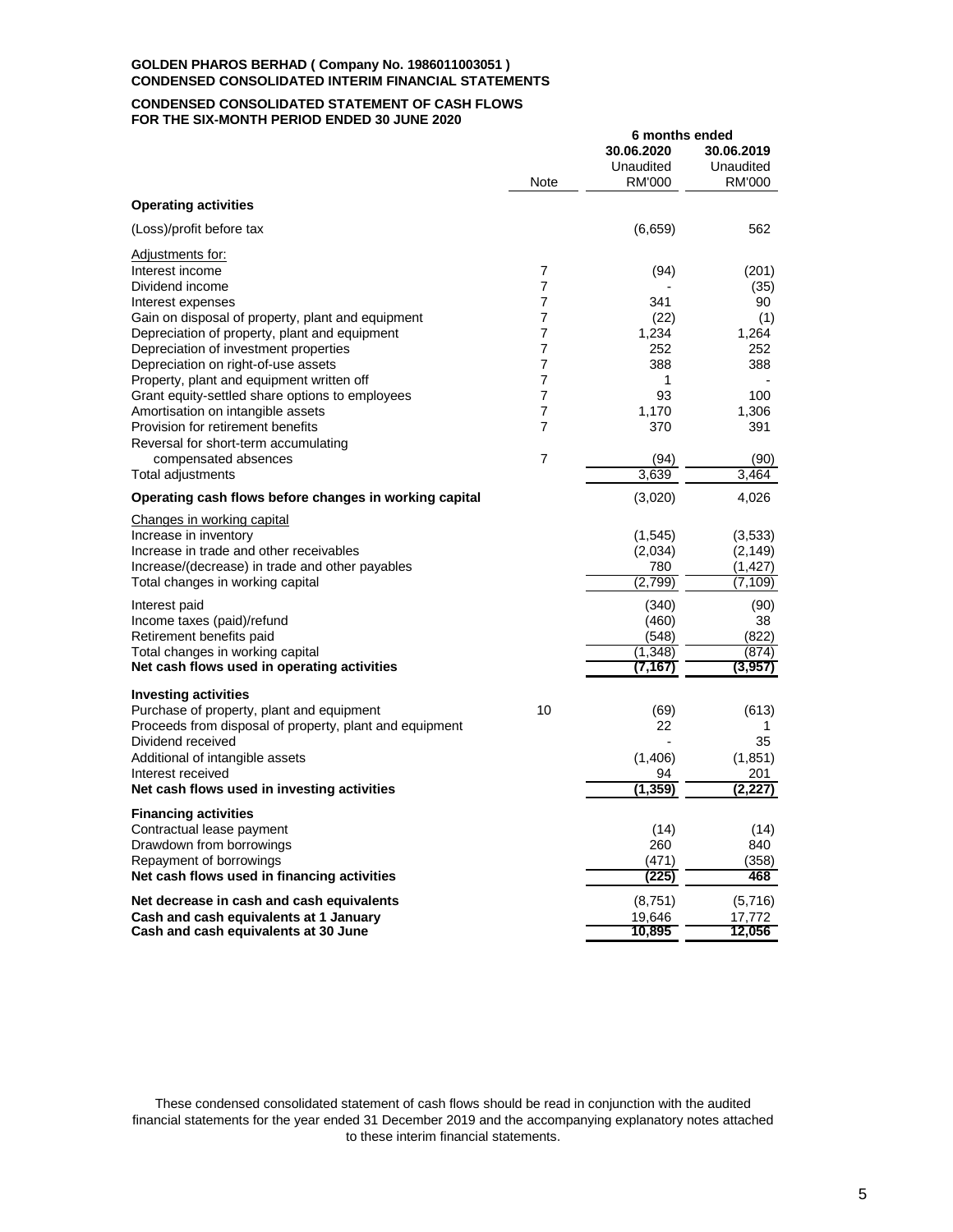### **1. Corporate information**

Golden Pharos Berhad is a public limited liability company incorporated and domiciled in Malaysia, and is listed on Bursa Malaysia Securities Berhad.

### **2. Basis of preparation**

The condensed financial statements are unaudited and have been prepared in accordance with IAS 34, MFRS 134, *Interim Financial Reporting* and paragraph 9.22 of Bursa Malaysia Securities Berhad's Main Market Listing Requirements. They should also be read in conjunction with the financial statements of the Group for the year ended 31 December 2019 and the accompanying notes attached to the unaudited condensed consolidated financial statements.

### **3. Significant accounting policies**

The significant accounting policies adopted are consistent with those of the audited financial statements for the year ended 31 December 2019, except for the adoption of the following new and amended MFRSs and IC Interpretation which are applicable to its financial statements and are relevant to its operations:-

On 1 January 2020, the Group adopted the following new and amended MFRSs and IC Interpretation mandatory for annual periods beginning on or after 1 January 2020:

#### **Description Effective for**

|                                                                   | annual         |
|-------------------------------------------------------------------|----------------|
|                                                                   | periods        |
|                                                                   | beginning on   |
|                                                                   | or after       |
| Amendments to MFRS 2: Share-based Payment                         | 1 January 2020 |
| Amendments to MFRS 3: Business Combinations                       | 1 January 2020 |
| Amendments to MFRS 6: Exploration for and Evaluation              |                |
| of Mineral Resources                                              | 1 January 2020 |
| Amendments to MFRS 14: Regulatory Deferral Accounts               | 1 January 2020 |
| Amendments to MFRS 101: Presentation of Financial Statements      | 1 January 2020 |
| Amendments to MFRS 108: Accounting Policies, Changes              |                |
| in Accounting Estimates and Errors                                | 1 January 2020 |
| Amendments to MFRS 134: Interim Financial Reporting               | 1 January 2020 |
| Amendments to MFRS 137: Provision, Contingent                     |                |
| Liabilities and Contingent Asset                                  | 1 January 2020 |
| Amendments to MFRS 138: Intangible Assets                         | 1 January 2020 |
| Amendments to IC Interpretation 12: Service Concession Agreements | 1 January 2020 |
| Amendments to IC Interpretation 19: Extinguishing Financial       |                |
| Liabilities with Equity Instruments                               | 1 January 2020 |
| Amendment to IC Interpretation 20: Stripping Costs in the         |                |
| Production Phase of a Surface Mine                                | 1 January 2020 |
| Amendments to IC Interpretation 22: Foreign Currency              |                |
| Transactions and Advance Consideration                            | 1 January 2020 |
| Amendments to IC Interpretation 132: Intangible                   |                |
| Assets-Website Costs                                              | 1 January 2020 |

The initial application of the abovementioned standards and interpretations did not have any material impact to the financial statements of the Group.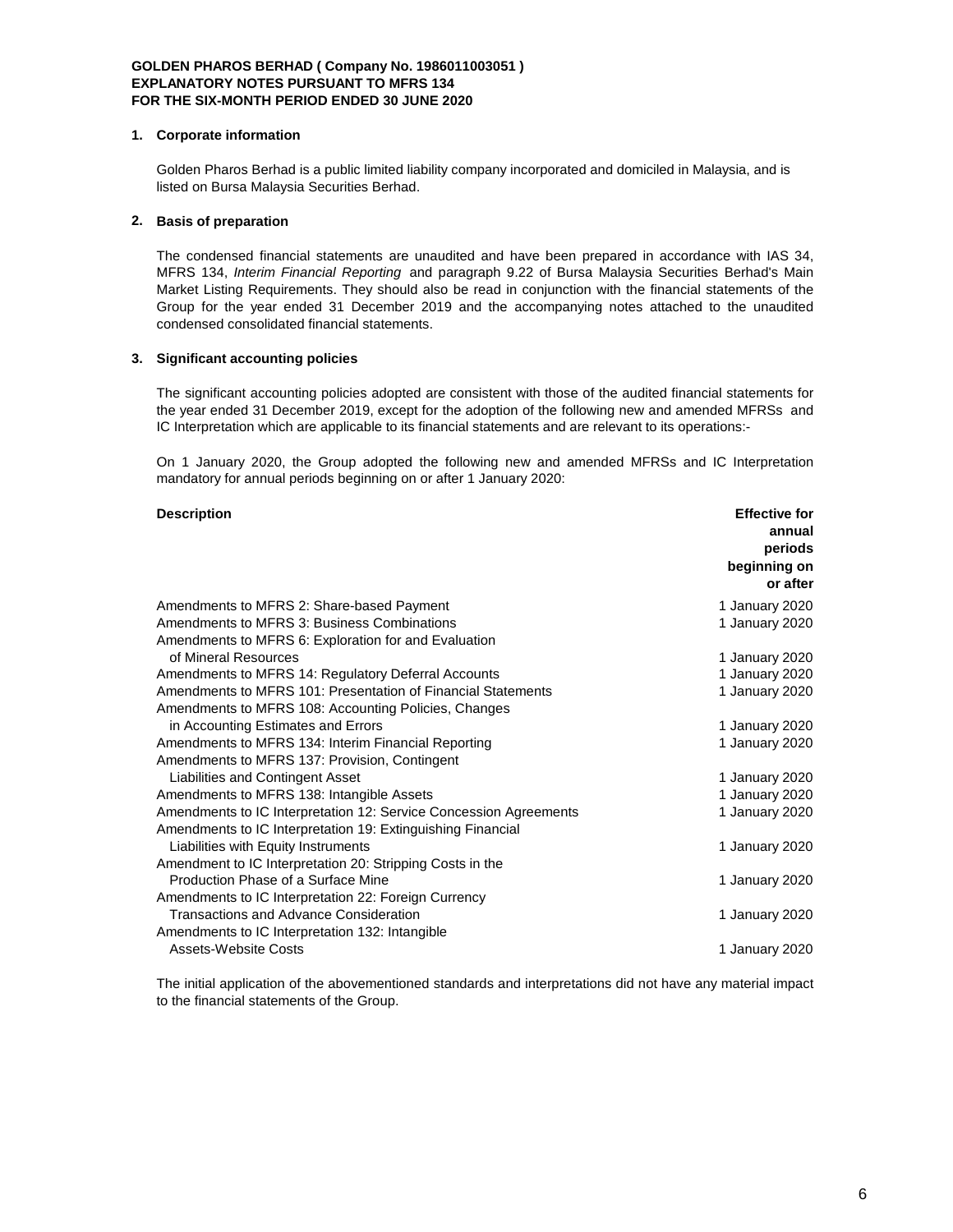#### **4. Changes in estimates**

There were no significant changes in estimates that have had a material effect in the current interim results.

### **5. Seasonality of operations**

During the quarter under review, the Group's principal business operations were not adversely affected by the seasonal and cyclical factors such as rainy season.

### **6. Segment information**

The Group is organised into business units based on their products and services, and has three operating segments as follows:

- (i) Harvesting, sawmilling, kiln drying of timber and sales of logs and right to log.
- (ii) Manufacturing manufacturing and trading of glass, veneer and woodchips.
- (iii) Others including investment holding, rental of properties, none of which are of a sufficient size to be reported separately.

|                                                   | Harvesting,                   |                      |                |                            |
|---------------------------------------------------|-------------------------------|----------------------|----------------|----------------------------|
|                                                   | sawmilling and                |                      |                |                            |
|                                                   | kiln drying                   | <b>Manufacturing</b> |                | <b>Others Consolidated</b> |
|                                                   | <b>RM'000</b>                 | <b>RM'000</b>        | <b>RM'000</b>  | <b>RM'000</b>              |
| <b>Results for 3 months ended</b>                 |                               |                      |                |                            |
| 30 June 2020                                      |                               |                      |                |                            |
| Operating revenue                                 | 4,444                         | 2,434                | $\overline{7}$ | 6,885                      |
| Other operating income                            | 784                           | 175                  | 49             | 1,008                      |
| <b>Expenses</b>                                   | (6, 449)                      | (3, 355)             | (1,009)        | (10, 813)                  |
| <b>Loss before taxation</b>                       | (1,221)                       | (746)                | (953)          | (2,920)                    |
| <b>Results for 3 months ended</b><br>30 June 2019 |                               |                      |                |                            |
| Operating revenue                                 | 10,425                        | 4,971                | 7              | 15,403                     |
| Other operating income                            | 220                           | 34                   | 1              | 255                        |
| <b>Expenses</b>                                   | (9,620)                       | (4, 851)             | (929)          | (15, 400)                  |
| Profit/(loss) before taxation                     | 1.025                         | 154                  | (921)          | 258                        |
|                                                   | Harvesting,<br>sawmilling and |                      |                |                            |
|                                                   | kiln drying                   | <b>Manufacturing</b> | <b>Others</b>  | <b>Consolidated</b>        |
|                                                   | <b>RM'000</b>                 | <b>RM'000</b>        | <b>RM'000</b>  | <b>RM'000</b>              |
| <b>Results for 6 months ended</b><br>30 June 2019 |                               |                      |                |                            |
| Operating revenue                                 | 6,244                         | 6,417                | 50             | 12,711                     |
| Other operating income                            | 833                           | 231                  | 49             | 1,113                      |
| <b>Expenses</b>                                   | (10, 702)                     | (8,029)              | (1,752)        | (20, 483)                  |

**Loss before taxation** (3,625) (1,381) (1,653) (6,659)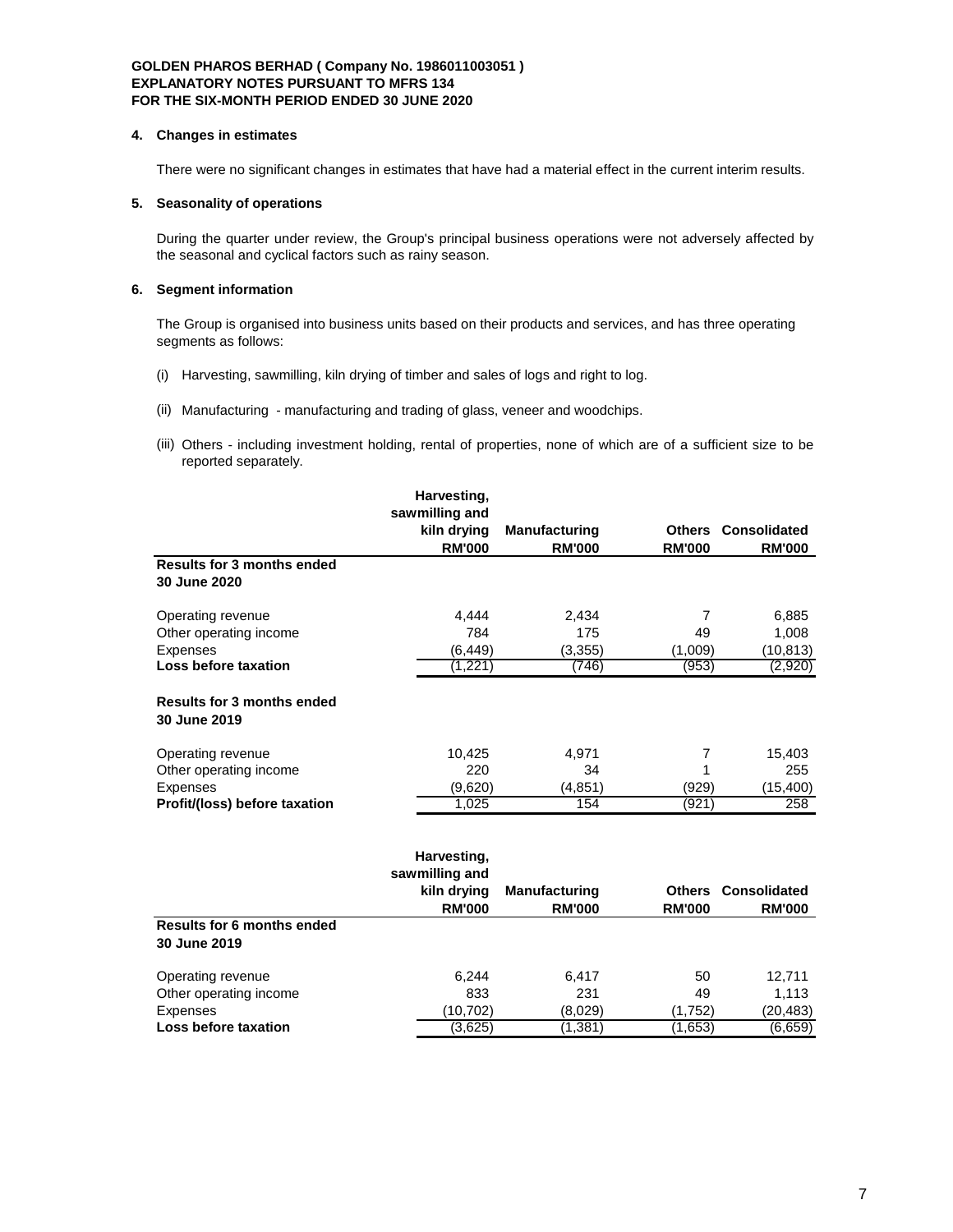### **6. Segment information (continued)**

|                                      | Harvesting,<br>sawmilling and<br>kiln drying | <b>Manufacturing</b> | Others        | Consolidated  |
|--------------------------------------|----------------------------------------------|----------------------|---------------|---------------|
|                                      | <b>RM'000</b>                                | <b>RM'000</b>        | <b>RM'000</b> | <b>RM'000</b> |
| <b>Results for 6 months ended</b>    |                                              |                      |               |               |
| 30 June 2019                         |                                              |                      |               |               |
| Operating revenue                    | 20.095                                       | 10.947               | 13            | 31,055        |
| Other operating income               | 227                                          | 98                   | 13            | 338           |
| Expenses                             | (18,520)                                     | (10,573)             | (1,738)       | (30,831)      |
| <b>Profit/(loss) before taxation</b> | 1,802                                        | 472                  | (1,712)       | 562           |

# **7. (Loss)/profit before tax**

Included in the (loss)/profit before taxation are the following items:

|                                           |            | <b>Current quarter</b> | <b>Cumulative quarter</b><br>6 months ended |            |
|-------------------------------------------|------------|------------------------|---------------------------------------------|------------|
|                                           |            | 3 months ended         |                                             |            |
|                                           | 30.06.2020 | 30.06.2019             | 30.06.2020                                  | 30.06.2019 |
|                                           | RM'000     | RM'000                 | <b>RM'000</b>                               | RM'000     |
|                                           |            |                        |                                             |            |
| Interest income                           | (83)       | (175)                  | (94)                                        | (201)      |
| Dividend income                           |            | (35)                   |                                             | (35)       |
| Interest expenses                         | 76         | 51                     | 341                                         | 90         |
| Depreciation of property, plant and       |            |                        |                                             |            |
| equipment                                 | 670        | 720                    | 1,234                                       | 1,264      |
| Depreciation of investment properties     | 132        | 126                    | 252                                         | 252        |
| Depreciation of right-of-use assets       | 194        | 194                    | 388                                         | 388        |
| Gain on disposal of property, plant and   |            |                        |                                             |            |
| equipment                                 |            |                        | (22)                                        | (1)        |
| Property, plant and equipment written off |            |                        |                                             |            |
| Amortisation on intangible assets         | 1,170      | 653                    | 1,170                                       | 1,306      |
| Grant equity-settled share options to     |            |                        |                                             |            |
| employees                                 | 60         | 41                     | 93                                          | 100        |
| (Reversal)/provision of short-term        |            |                        |                                             |            |
| accumulating compensated absences         | (94)       | 2                      | (94)                                        | (90)       |
| Provision for retirement benefits         | 198        | 188                    | 370                                         | 391        |

# **8. Income tax expenses/(benefit)**

|                                           |                          | <b>Current quarter</b><br>3 months ended | <b>Cumulative quarter</b><br>6 months ended |            |
|-------------------------------------------|--------------------------|------------------------------------------|---------------------------------------------|------------|
|                                           | 30.06.2020<br>30.06.2019 |                                          | 30.06.2020                                  | 30.06.2019 |
|                                           | RM'000                   | RM'000                                   | RM'000                                      | RM'000     |
| Current income tax                        | 95                       | 367                                      | 130                                         | 608        |
| Deferred income tax                       | 212                      | (183)                                    | (118)                                       | (173)      |
| (Over)/under provision of deferred tax in |                          |                                          |                                             |            |
| respect of previous years                 | (161)                    | ٠                                        | (27)                                        | 27         |
|                                           | 146                      | 184                                      | (15)                                        | 462        |
| Effective tax rate                        | $-5.0%$                  | 71.3%                                    | 0.2%                                        | 82.2%      |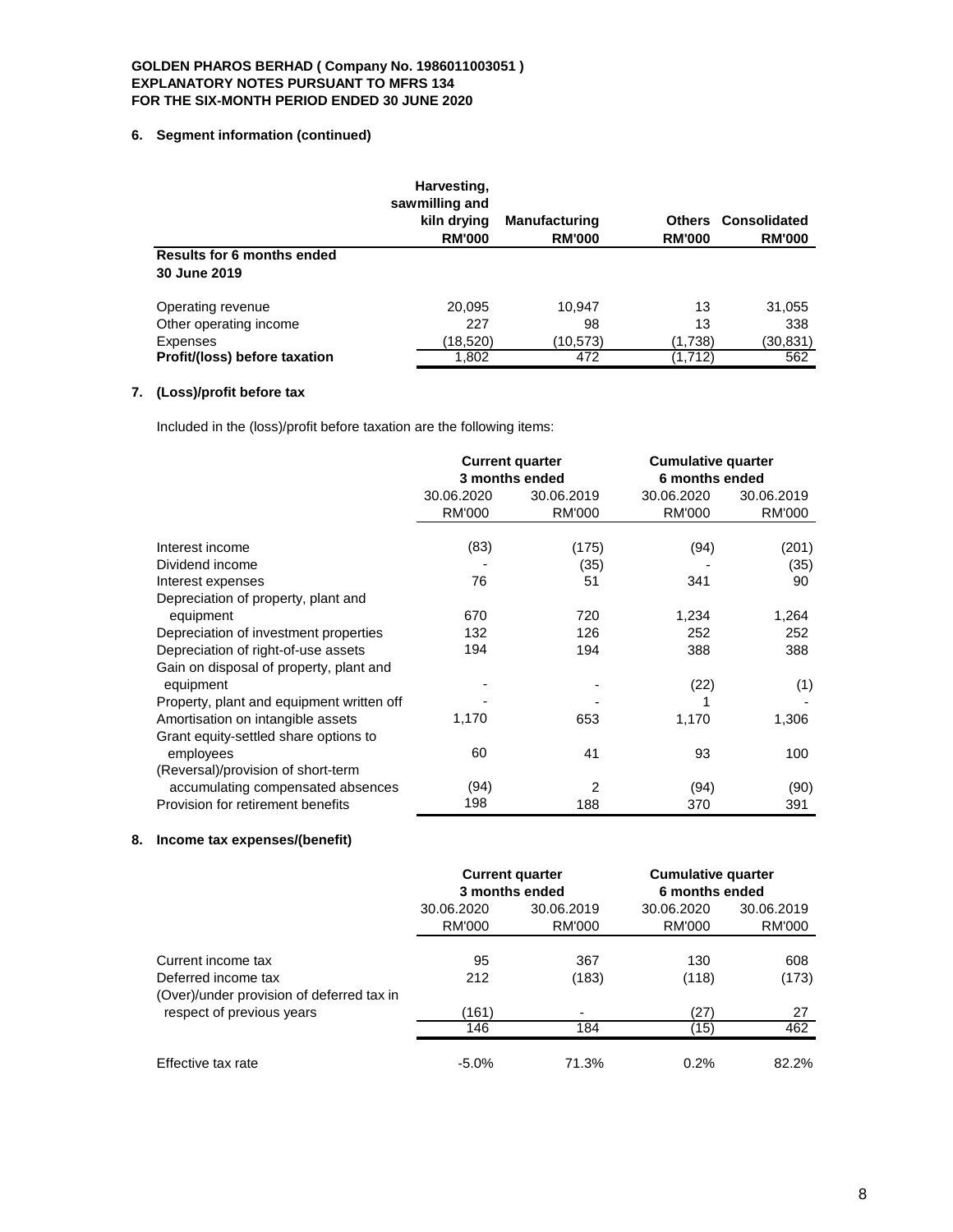#### **8. Income tax expenses/(benefit)**

Income tax expense is recognised in each interim period based on the best estimate of the weighted average annual income tax rate expected for the full financial year. For the current financial period under review, the Group's effective tax rate was lower than statutory tax rate due to reversal temporary differences.

### **9. (Loss)/earnings per share**

Basic (loss)/earnings per share amounts are calculated by dividing (loss)/profit for the period, net of tax, attributable to owners of the parent by the weighted average number of ordinary shares outstanding during the period.

|                                                                                                                        |          |            | <b>Current quarter</b><br>3 months ended | <b>Cumulative quarter</b><br>6 months ended |            |
|------------------------------------------------------------------------------------------------------------------------|----------|------------|------------------------------------------|---------------------------------------------|------------|
|                                                                                                                        |          | 30.06.2020 | 30.06.2019                               | 30.06.2020                                  | 30.06.2019 |
| (Loss)/earnings net of tax attributable to<br>owners of the parent used in the<br>computation of earnings<br>per share | (RM'000) | (3,066)    | 74                                       | (6,644)                                     | 100        |
|                                                                                                                        |          |            |                                          |                                             |            |
| Weighted average number<br>of ordinary shares in issue                                                                 | 000)     | 135.645    | 135,135                                  | 135,645                                     | 135,135    |
| Basic (loss)/earnings per share                                                                                        | (sen)    | (2.26)     | 0.05                                     | (4.90)                                      | 0.07       |

### **10. Property, plant and equipment**

During the six-month period ended 30 June 2020, the Group has acquired property, plant and equipment at a cost of RM69,000 (30 June 2019: RM613,000). As at 30 June 2020, the total depreciation charged for the property, plant and equipment was RM1,234,000 (30 June 2019: RM1,264,000). Property, plant and equipment with the carrying amount of RM1,000 were written off by the Group during six-month period ended 30 June 2020 (30 June 2019; RMNil). This has been included in other operating expenses in the statement of profit and loss and other comprehensive income.

The Group has also disposed of assets with a carrying amount of RMNil during the six-month period ended 30 June 2020 (30 June 2019:RMNil), resulting in a gain on disposal of RM22,000 (30 June 2019: RM1,000), recognised and included in other income in the statement of profit or loss and other comprehensive income.

### **11. Goodwill**

|                                                                                   | Goodwill<br>RM'000 |
|-----------------------------------------------------------------------------------|--------------------|
| Cost:                                                                             |                    |
| At 1 January 2019/31 December 2019/30 June 2020                                   | 613                |
| <b>Accumulated impairment:</b><br>At 1 January 2019/31 December 2019/30 June 2020 | (613)              |
| Net carrying amount:<br>At 1 January 2019/31 December 2019/30 June 2020           |                    |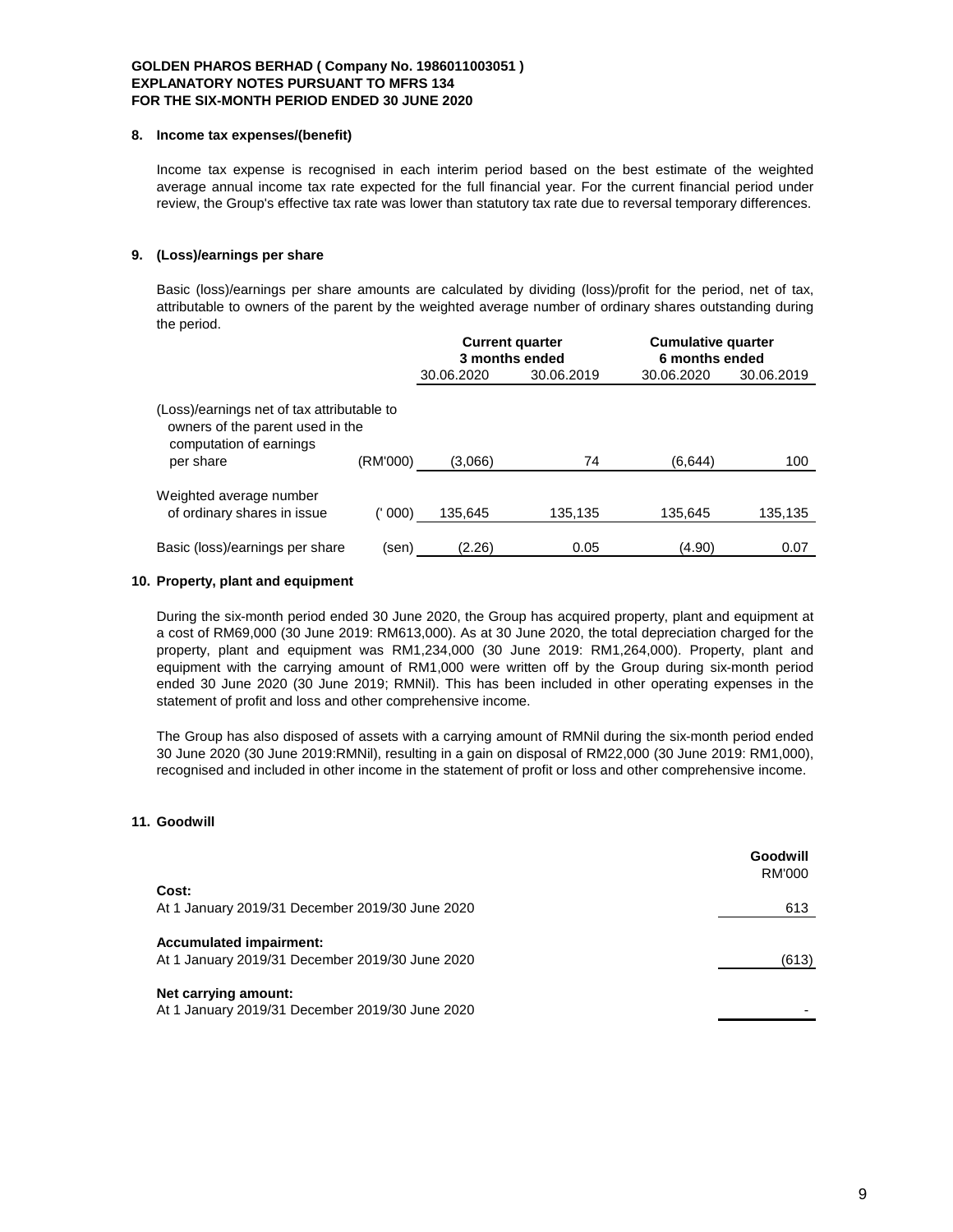#### **12. Fair value hierarchy**

The Group uses the following hierarchy for determining the fair value of all financial instruments carried at fair value:

Level 1 - Quoted (unadjusted) market prices in active markets for identical assets or liabilities

Level 2 - Valuation techniques for which the lowest level input that is significant to the fair value measurement is directly or indirectly observable

Level 3 - Valuation techniques for which the lowest level input that is significant to the fair value measurement is unobservable

As at the reporting date, the Group held the following financial assets that are measured at fair value:

|                                                                                       | Total  | Level 1 | Level 2 | Level 3 |
|---------------------------------------------------------------------------------------|--------|---------|---------|---------|
|                                                                                       | RM'000 | RM'000  | RM'000  | RM'000  |
| <b>30 June 2020</b>                                                                   |        |         |         |         |
| Fair value through other comprehensive<br>income financial assets                     |        |         |         |         |
| Equity shares                                                                         | 1.485  | 1.485   | ٠       |         |
| 31 December 2019<br>Fair value through other comprehensive<br>income financial assets |        |         |         |         |
| Equity shares                                                                         | 2.211  | 2.211   | -       |         |

No transfer between any levels of the fair value hierarchy took place during the current interim period and the comparative period. There were also no changes in the purpose of any financial assets that subsequently resulted in a different classification of that assets.

The Group does not hold credit enhancements or collateral to mitigate credit risk. The carrying amount of financial assets therefore represents the potential credit risk.

### **13. Cash and bank balances**

Cash and bank balances comprised the following amounts:

|                                 | 30.06.2020 | 31.12.2019    |
|---------------------------------|------------|---------------|
|                                 | RM'000     | <b>RM'000</b> |
|                                 |            |               |
| Cash at banks and in hand       | 5.913      | 10,603        |
| Deposits in licensed banks      | 8,632      | 11,639        |
|                                 | 14.545     | 22.242        |
| Less:                           |            |               |
| Bank overdraft                  | (2, 410)   | (1,356)       |
| Deposits in licensed banks      | (1,240)    | (1,240)       |
| Total cash and cash equivalents | 10,895     | 19,646        |
|                                 |            |               |

### **14. Share capital**

There were no issuances, cancellation, repurchases, resale and repayments of debts and equity securities for the financial period ended 30 June 2020.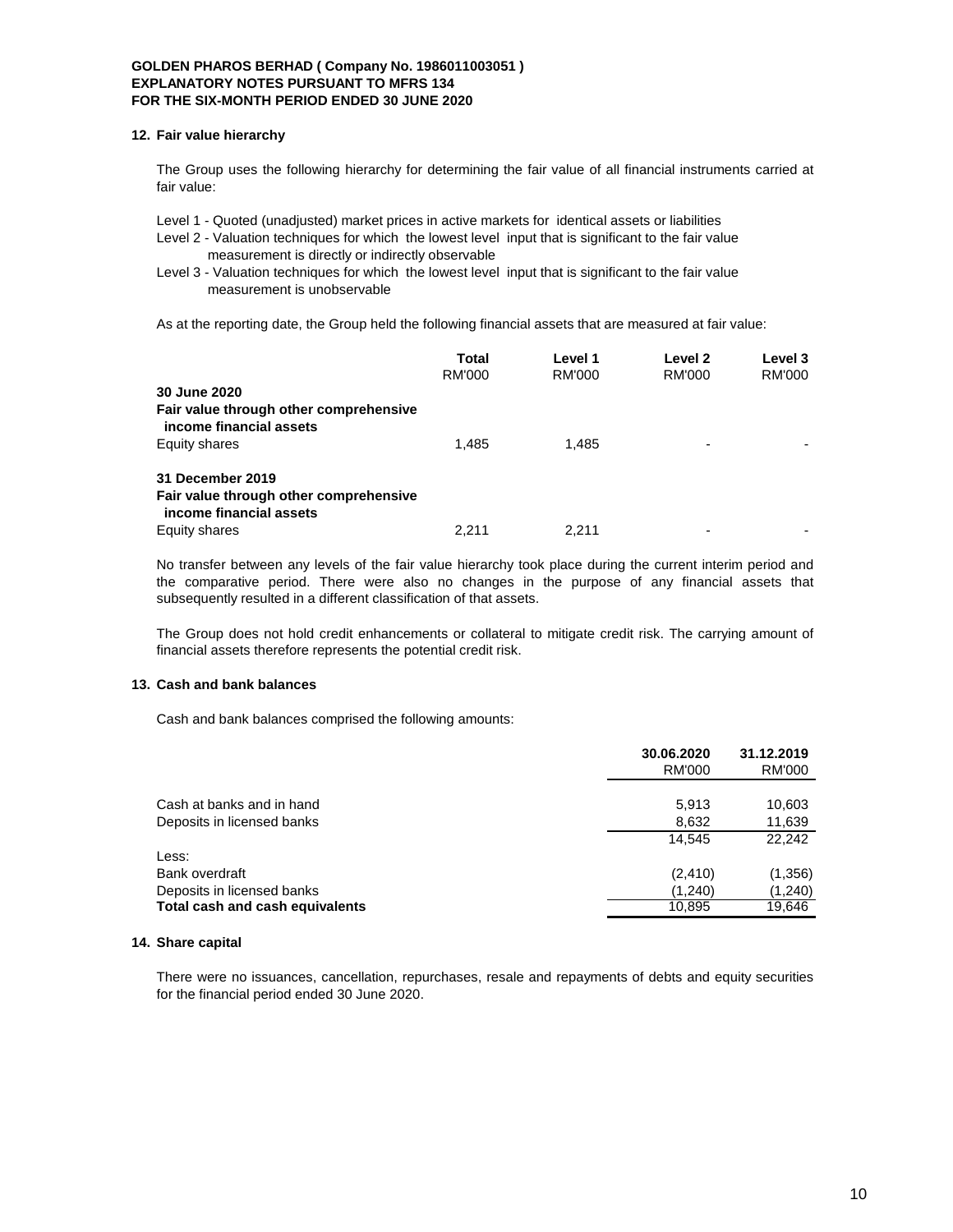#### **15. Borrowings**

|                  | 30.06.2020<br><b>RM'000</b> | 31.12.2019<br><b>RM'000</b> |
|------------------|-----------------------------|-----------------------------|
| <b>Current</b>   |                             |                             |
| Secured          | 3,968                       | 2,823                       |
| Non-current      |                             |                             |
| Secured          | 9,787                       | 9,686                       |
| Total borrowings | 13,755                      | 12,509                      |

## **16. Dividend**

There was no dividend declared by the Company during the financial period ended 30 June 2020 (30 June 2019: single tier first and final dividend of 1.27 sen per ordinary share amounting to RM1,737,000).

#### **17. Commitments**

| 30.06.2020<br><b>RM'000</b> | 31.12.2019<br>RM'000 |
|-----------------------------|----------------------|
|                             |                      |
|                             |                      |
|                             | 637                  |
| 417                         | 200                  |
|                             |                      |
| 630                         | 630                  |
| 353                         | 770                  |
| 1,400                       | 2,237                |
|                             |                      |

# **18. Related party transactions**

The following table provides information on the transactions which have been entered into with related parties during the six-month periods ended 30 June 2020 and 31 December 2019 as well as the balances with the related parties as at 30 June 2020 and 31 December 2019:

|                                                     |            | <b>Secretarial</b>       | <b>Expenses</b><br>paid by<br>related | <b>Amounts</b><br>owed by<br>related | <b>Amounts</b><br>owed to<br>related |
|-----------------------------------------------------|------------|--------------------------|---------------------------------------|--------------------------------------|--------------------------------------|
|                                                     |            | RM'000                   | RM'000                                | RM'000                               | RM'000                               |
| Entities with significant influence over the Group: |            |                          |                                       |                                      |                                      |
| Holding company                                     |            |                          |                                       |                                      |                                      |
| Terengganu Incorporated Sdn. Bhd. ("TISB")          | 30.06.2020 | $\overline{\phantom{a}}$ | $\overline{\phantom{a}}$              | ۰                                    | 12,000                               |
|                                                     | 31.12.2019 | 3                        | 28                                    | (24)                                 | 12,127                               |
| A corporate shareholder                             |            |                          |                                       |                                      |                                      |
| Lembaga Tabung Amanah Warisan                       | 30.06.2020 | $\overline{\phantom{0}}$ | $\overline{\phantom{a}}$              | ۰                                    | 640                                  |
| Negeri Terengganu ("LTAWNT")                        | 31.12.2019 | $\overline{\phantom{0}}$ |                                       | ۰                                    | 640                                  |

#### **19. Events after the reporting period**

During Extraordinary General Meeting held on 28 July 2020, the shareholders has approved the issuance of 12,000,000 units of Redeemable Preference Shares ("RPS") in the Company to Terengganu Incorporated Sdn. Bhd. ("TISB") at RM1 per RPS as full settlement of the amount due to TISB of RM12 million and the amendments to the Constitution of the Company to facilitate the issuance of the RPS.

The proposed settlement has been completed on 13 August 2020 in accordance with the terms and conditions of the Settlement Agreement.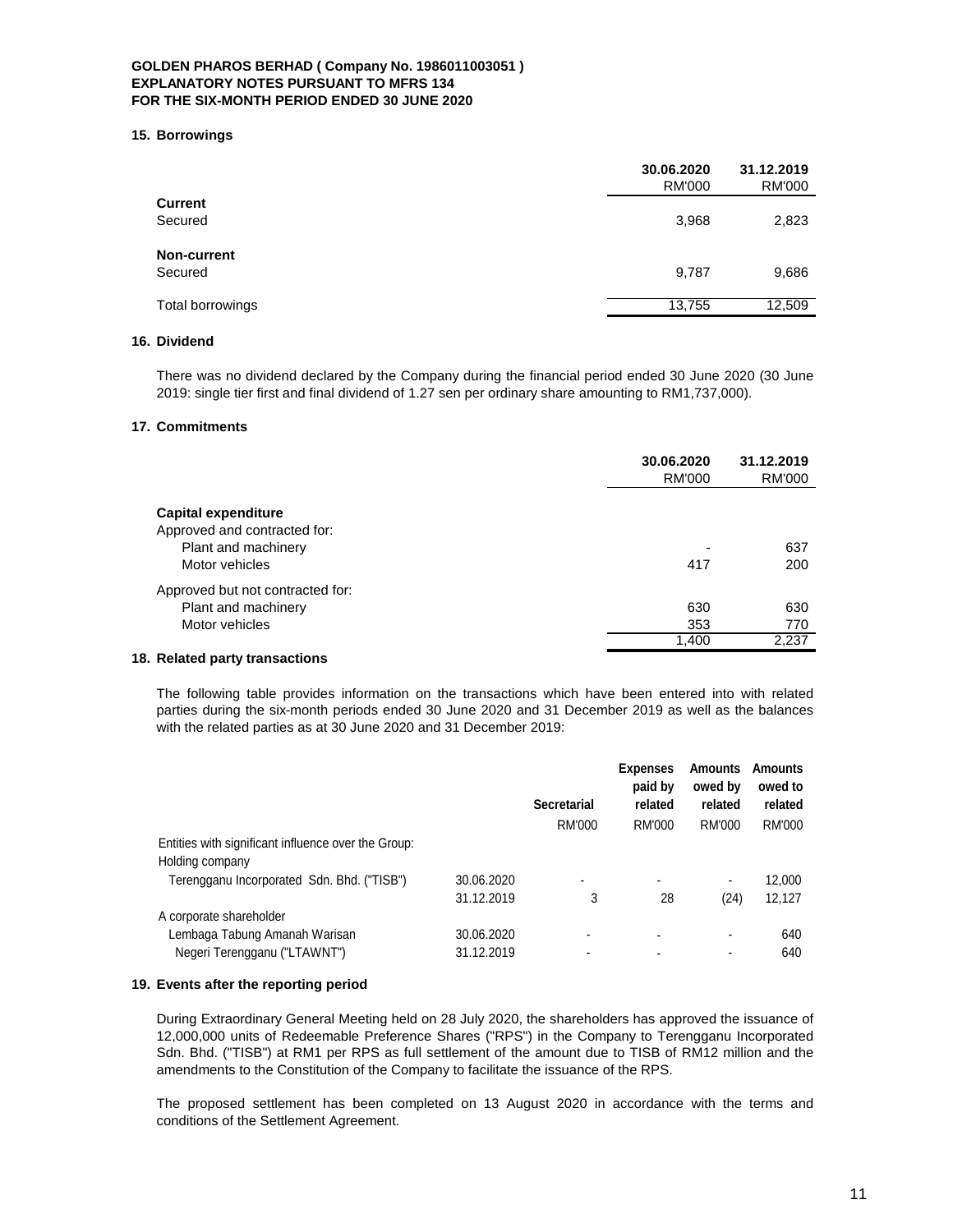### **GOLDEN PHAROS BERHAD ( Company No. 1986011003051 ) EXPLANATORY NOTES PURSUANT TO BURSA MALAYSIA LISTING REQUIREMENT: CHAPTER 9, APPENDIX 9B, PART A FOR THE SIX-MONTH PERIOD ENDED 30 JUNE 2020**

#### **20. Performance review**

#### **(a) Current Quarter vs Corresponding Quarter of Previous Period (2Q2020 vs 2Q2019)**

The Group registered lower revenue of RM6.89 million in the current quarter ended 30 June 2020 (2Q2020), declined by 55% from RM15.40 million reported in the previous year's corresponding quarter (2Q2019). As a result, the Group posted a loss before tax of RM2.92 million in 2Q2020 as compared to profit before tax of RM0.26 million in 2Q2019.

The Group businesses, being non-essentials businesses, were temporarily closed during the Movement Control Order ("MCO") period commenced on 18 March 2020 until 3 May 2020. As such, The Group's 2Q2020 result was impacted by the closure of operations during MCO.

#### **Harvesting, sawmilling and kiln drying segment**

In 2Q2020, the harvesting, sawmilling and kiln drying segment's revenue was RM4.44 million, a decrease of 57% from RM10.43 million recorded in 2Q2019. Consequently, the segment recorded a loss before tax of RM1.22 million as compared to profit before tax of RM1.03 million in the preceding year's corresponding quarter.

As a result of MCO imposition by the government, logging activities has delayed and caused the decrease in internal logs extraction from 8,027 hoppus tonne to 4,729 hoppus tonne in the quarter under review. Correspondingly, the sales of sawntimber reduced by 43% in 2Q2020 against 2Q2019.

#### **Manufacturing segment**

During the quarter under review, the manufacturing segment which is the manufacturing activities of glass, veneer and woodchip reported a loss before tax of RM0.75 million as compared to a profit before tax of RM0.15 million in 2Q2019. The decrease in profitability was in line with the reduction in the segment's revenue by 51% during the quarter under review.

The glass operation is still affected by the non-recoverability of construction sectors, led to the postponements of the glass order. This market weakening coupled with the imposition of the MCO has resulted to the glass sales declined by 49% in 2Q2020 against 2Q2019.

Meanwhile, the veneer operation of the Group is still facing the lower running capacity, mainly due to incomplete line of production. The installation of new drying machine which was initially planned to complete in 2Q2020 now defers to 3Q2020 due to MCO imposition.

### **Other segment**

Other segment of the Group has recorded a loss before tax of RM0.93 million in the quarter under review as compared to a loss before tax of RM0.92 million in the previous year's correponding quarter, mainly due to the increase in certain administrative expenses.

#### **(b) Current Period-to-date vs Previous Period-to-date (1H2020 vs 1H2019)**

For the first half period ended 30 June 2020 (1H2020), the Group registered a loss before tax of RM6.66 million compared to a profit before tax of RM0.56 million reported in the first half period ended 30 June 2019 (1H2019). The Group's revenue declined significantly from RM31.06 million to RM12.71 million in the current period. The adverse performance of the Group was mainly attributed by the MCO imposition.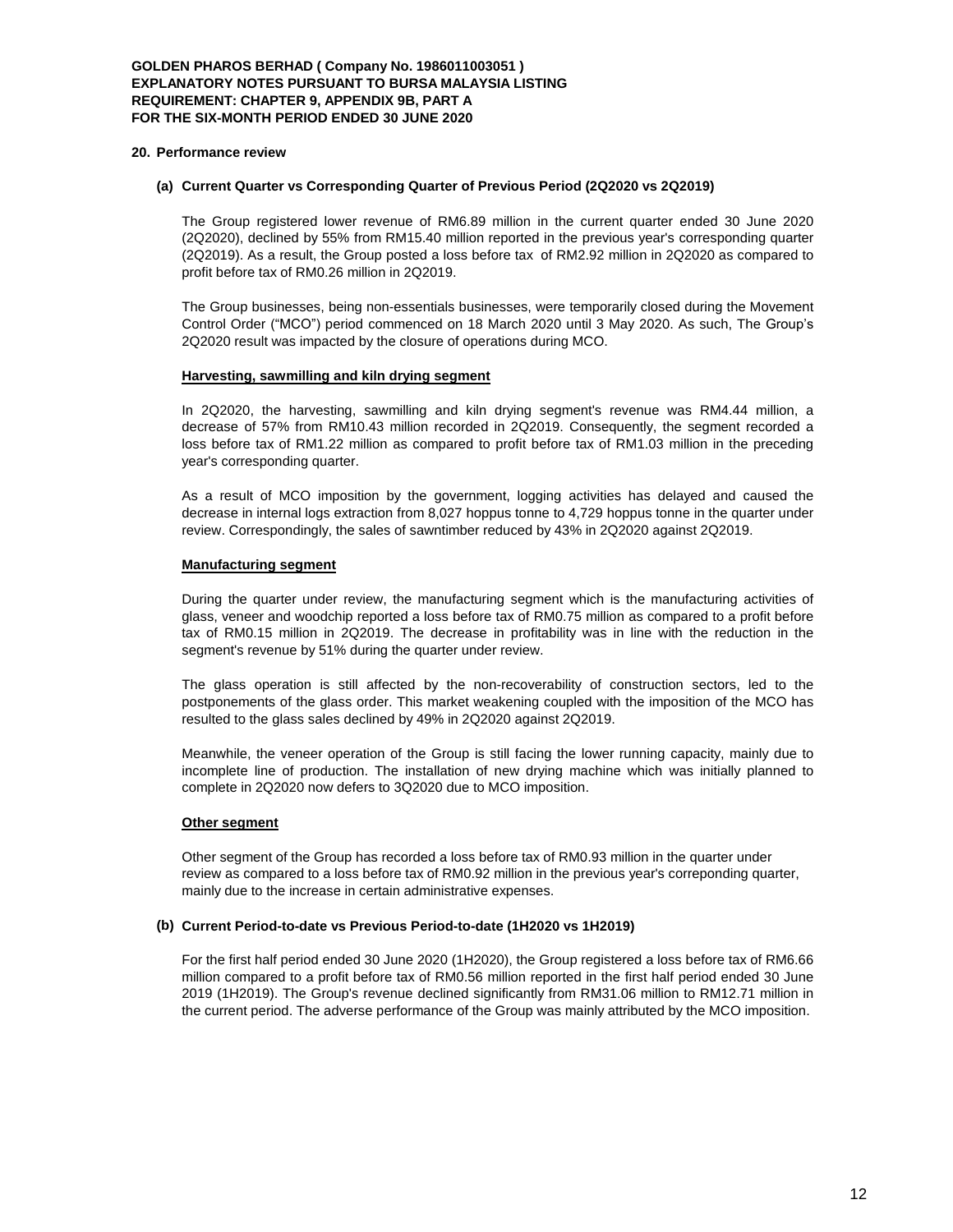### **GOLDEN PHAROS BERHAD ( Company No. 1986011003051 ) EXPLANATORY NOTES PURSUANT TO BURSA MALAYSIA LISTING REQUIREMENT: CHAPTER 9, APPENDIX 9B, PART A FOR THE SIX-MONTH PERIOD ENDED 30 JUNE 2020**

#### **20. Performance review (continued)**

### **(b) Current Period-to-date vs Previous Period-to-date (1H2020 vs 1H2019) (continued)**

#### **Harvesting, sawmilling and kiln drying segment**

During the current period, the segment reported a loss before tax of RM3.63 million, a substantial decrease from profit before tax of RM1.80 million registered in the previous year's corresponding period. Similarly, the segment's revenue has dropped significantly to RM6.20 million in the 1H2020 from RM20.10 million reported in 1H2019. The reduction in the revenue was in line with the lower logs extracted, that in turn has effected sawn timber sales by the reduction of 58% from 7,925 tonne to 3,332 tonne in the 1H2020.

#### **Manufacturing segment**

The manufacturing segment of the Group reported a decline in revenue by 41% in 1H2020 as compared to 1H2019. In line with revenue reduction, the segment reported a loss before tax of RM1.38 million in 1H2020 from profit before tax of RM0.47 million in the previous year's corresponding period.

The glass operation was still effected by the non-recoverability of construction sectors, while the veneer operation of the Group is still facing the lower running capacity, mainly due to the deferment of the drying machine installation.

#### **Other segment**

Other segment which refers to the investment holding and rental activity of the Group, has recorded an increase in revenue, mainly due to new lease of building to the external party. There was a slight decrease in segment pre-tax loss due to the increase in other operating income.

#### **21. Material change in performance of operating segments of current quarter compared with immediate preceding quarter**

|                      | <b>Current</b><br>quarter   | <b>Immediate</b><br>preceding<br>quarter |  |
|----------------------|-----------------------------|------------------------------------------|--|
|                      | 30.06.2020<br><b>RM'000</b> | 31.03.2020<br><b>RM'000</b>              |  |
|                      |                             |                                          |  |
| Revenue              | 6,885                       | 5,825                                    |  |
| Loss before taxation | (2,920)                     | (3,741)                                  |  |

The Group's result improved in the current quarter with a loss before tax reduced to RM2.92 million from RM3.74 million in the immediate preceding quarter (1Q2020), whilst revenue increased by 18% in the current quarter.

The improve in Group's performance was mainly attributed by the harvesting, sawmilling and kiln drying segment whereby the segment's revenue increased by 15%. Despite the MCO imposition, logs extraction has improved 38% in the current quarter. Meanwhile, manufacturing and other segment of the Group recorded higher loss before tax in 2Q2020 as compared with 1Q2020.